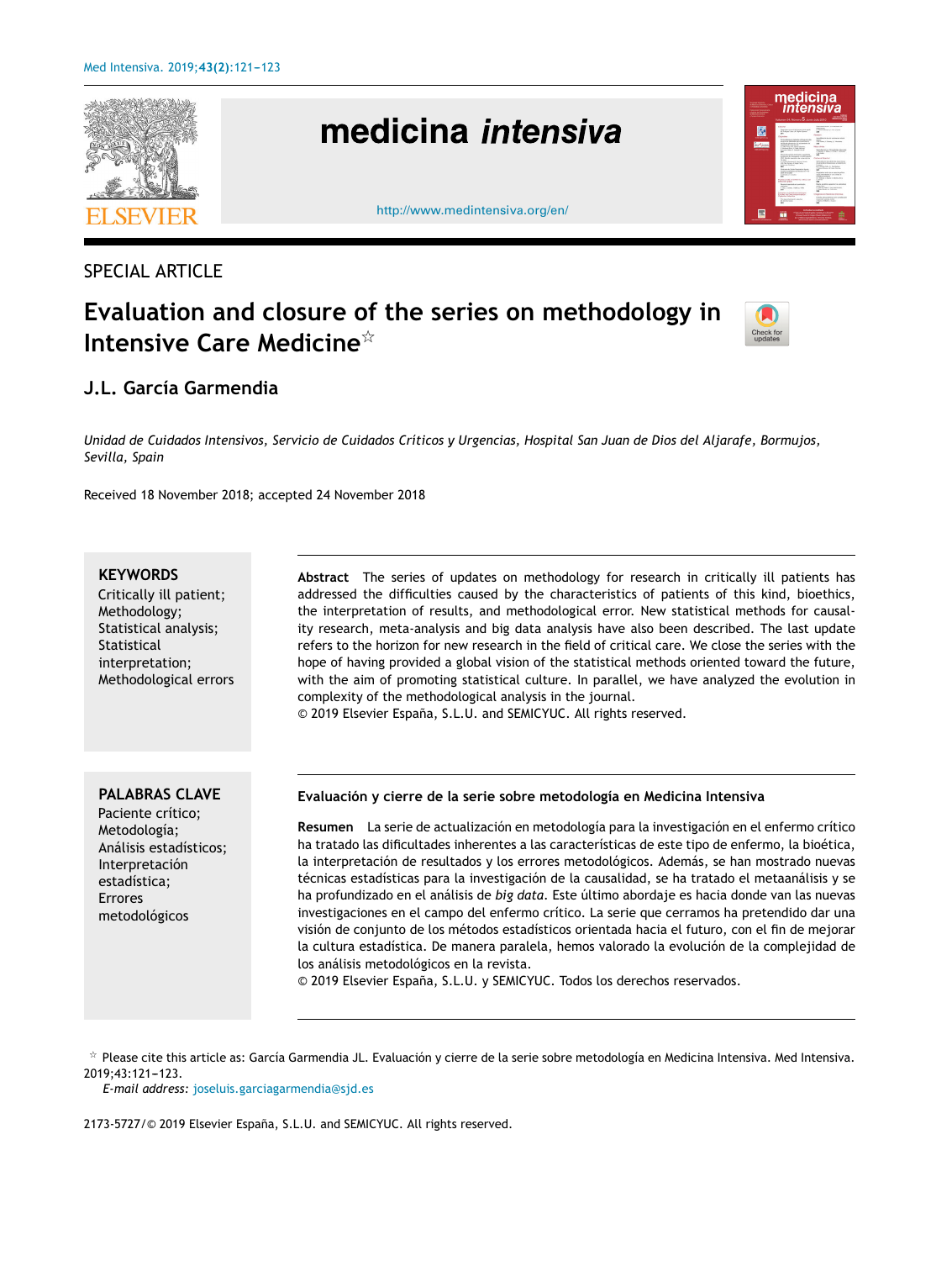With this special paper we put an end to the series on methodology in Intensive Care Medicine that we initiated b[a](#page-2-0)ck in April 2018<sup>1</sup> and that included 8 papers that we hope stimulated your interest on statistical analysis when preparing articles to be published in our scientific journal.

The series included 4 papers on general issues. The first one was about the importance of methodology in the clinical research of the critically ill patient, $^2$  $^2$  including a description of the difficulties that are inherent to this type of patients when it comes to clinical research, and the disappointments that follow therapeutic failures - sometimes triggered by implementing wrong designs. Another paper exposed some of the key elements when it comes to interpreting statistical results, $3$  such as facilitating the understanding of common concepts in methodology that are not always fully understood by healthcare providers or researchers. The third review discussed ethics in clinical research,<sup>[4](#page-2-0)</sup> and clarified fundamental aspects of bioethical issues that need to be taken into account when conducting studies, which, by the way, today is a prerequisite of any clinical research. The fourth paper discussed common errors in the use of statistics<sup>[5](#page-2-0)</sup> warning readers on the slips or even frauds that are sometimes found in researches published and that may affect the way these clinical researches are implemented in the routine clinical practice. All papers discussed all these issues from the perspective of critically ill patients, their peculiarities and determinant factors.

On the other hand, we also discussed new statistical methodology tools. A review of new techniques in the man-agement of causality in observational studies<sup>[6](#page-2-0)</sup> presented us with different ways of analysis beyond conventional multivariate logistic regression analyses. Another review on alternative [s](#page-2-0)tatistical methods<sup>7</sup> showed us options different from the usual techniques to be able to explore the truth behind the data. We also presented an introduction to this study by using big data,<sup>[8](#page-2-0)</sup> the tool that will probably change our way to analyze health biological reality forever and, particularly, the way we analyze the critically ill patients' biological reality, in whom the abundance and complexity of data open a huge field for the implementation of these tech-niques. Lastly, we included a great article on meta-analysis,<sup>[9](#page-2-0)</sup> one of the main sources of evidence-based knowledge not only for our clinical practice but also for the detection of uncertainty to guide future researches.

In the article that introduced the entire series, we analyzed the density of using statistical tools in the original articles we publish regularly on *Medicina Intensiva*, and compared it to that of the other two major journals in intensive care, *Intensive Care Medicine* and *Critical Care Medicine.*<sup>1</sup> [W](#page-2-0)e saw significant differences in the presence of multicenter studies, in the amount of tests used by the original paper and, especially, in the use of analysis of greater statistical complexity. Probably, higher quality during the research process facilitates the incorporation of more complex tests and even a larger amount tests which, in turn, facilitates publishing in higher impact journals.

In order to improve all these indicators, the editorial committee intends to follow two parallel lines.<sup>[10](#page-2-0)</sup> On the one hand, the intend to increase our impact factor by encouraging citing our journal by improving its accessibility and circulation (changes in the web, app), by having excellent



**Figure 1** Evolution of the percentage of original articles published in *Medicina Intensiva* including more than 3 statistical tests in their methodology since 2016. Chi-square test for linear trend, *P* = .042.

researchers publishing with us, by facilitating publication in English, and by promoting the responsibility of Spanishspeaking intensivists in the publication of our journal. On the other hand, we understand that the editorial process needs to be demanding and constructive in order to improve the scientific quality of studies. The role of the reviewing team is essential here, will bring quality and complexity to the statistical analyses during the entire peer-review process, and give more consistency and credibility to the studies that we publish. We strongly believe this will bring more chances of external citations to our journal.

In the follow-up we conducted on the methodological quality of the original papers published in our journal we can see a certain evolution during the last few years. [Table](#page-2-0) 1 shows a new analysis that draws a comparison between the originals published in 2016 and 2017 and the originals published back in 2018 plus those published online (as of November 2018). We have to say that we basically publish observational studies, and have a low rate of multicenter studies, and a scarce estimate of sample sizes [\(Table](#page-2-0) 1). We should also mention here that in this short period of time we saw a clear increase in the amount of unusual tests that were incorporated into our papers to the point that they appeared in almost 20% of all original papers. Also, during the last few years we have seen a significant increase in the percentage of studies that incorporate more than 3 statistical analyses (chi-square test for linear trend; *P* = .042) (Fig. 1). On the other hand, the number of systematic reviews and metaanalyses has gone up from 0 to 5 during the second period examined, and we have published two original papers based on big data. All this suggests a greater and better methodological elaboration in the original papers published. We understand that a greater statistical complexity does not guarantee the interest of readers on clinical research, but it is a prerequisite for its development as other scientific journals have proven in the past.<sup>[11](#page-2-0)</sup>

In sum, we hope that this series on methodology has pleased all our readers. We hope it was useful to understand the different aspects of statistical design and interpretation and to present complex issues that may be difficult but essential for the future development of clinical research. And if we did not deliver, at least we take pride in the fact that it stimulated researchers to incorporate new tools to